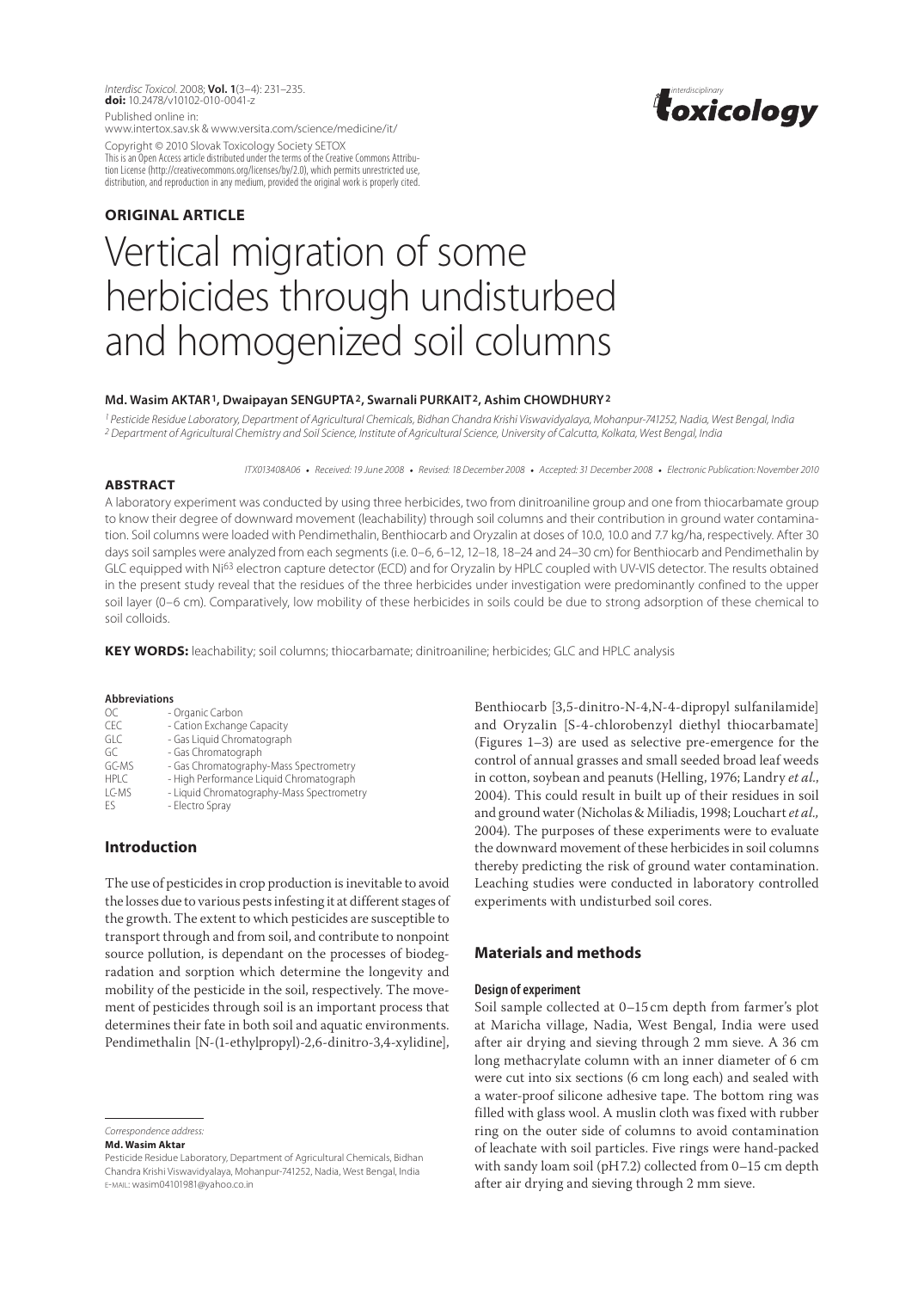#### 232 Vertical migration of some herbicides through undisturbed and homogenized soil columns

W. Aktar, D. Sengupta, S. Purkait, A. Chowdhury

## **Application of chemical**

Before applying the herbicides, soil columns were wetted to their apparent water holding capacity by applying 0.01 M calcium chloride to the top of the column. After this initial equilibrium, columns were loaded with Pendimethalin, Benthiocarb and Oryzalin at the doses of 10.0, 10.0 and 7.7kg/ha, respectively. After 24 h of application, the columns were irrigated daily using 0.01 M calcium chloride solution. After 30 days soil samples were analyzed from each segment. The soil of the experimental site was silty clay loam in texture, tending towards neutral in reaction with pH7.25, OC 0.42% and poses relatively low N status and high P, K status. The soil consists 12% sand, 65% silt and 23% clay having CEC at 25 cmol  $(p^+)/\mu$ g.

#### **Extraction and clean-up**

A representative sub-soil of 20 g mixed with 0.5 g each of activated charcoal and florisil was filled in a 30 cm long glass column having 1.8 cm i.d. The residues were eluted with 150 mL of n-hexane: acetone (1:1). Leachates collected daily were analyzed by partitioning the residues into dichloromethane phase thrice (100+50+50 mL).The combined organic phase was evaporated to near dryness under reduced pressure at 40°C (Gustafson, 1989).

#### **Estimation of residues**

Final volume was made up by n-hexane and residues were estimated by GLC (Agilent Technologies 6890N Network GC system) with Ni63 electron capture detector (ECD) coupled with Chemito 5000 data processor for Benthiocarb and Pendimethalin. The HP-5 capillary column



 $(30 \text{ m} \times 0.32 \text{ mm} \text{ i.d.})$  of 0.25  $\mu$ m film thickness was used. The temperatures were: oven 210 °C, injector 225°C and detector 350 °C. Flow rate of carrier gas (nitrogen) was 1.8mL/min (split). The retention time, limit of detection (LOD) and limit of quantification (LOQ) were 9.13 min, 0.01 µg/g and  $0.04 \,\mu$ g/g for Benthiocarb (Figure 4) and 13.38 min,  $0.02 \,\mu$ g/g and 0.07µg/g for Pendimethalin (Figure 5). The analysis of these herbicides along with their metabolites also carried out by GC-MS (Saturn 2200 model, Varian) for further confirmation. Analysis was carried out as SIS mode with EI Auto ionization mode using Ion Trap as mass detector. The *m/z* values for SIS mode of Analysis Pendimethalin was 162, 191, 252, 253, 282, where for Benthiocarb it was 72, 100, 125, and 257.

For analysis of Oryzalin final volume was made up by HPLC grade acetonitrile. Oryzalin residues were estimated using HPLC (model JASCO PU 1580 HPLC pump) with model JASCO UV 1575 UV-VIS detector equipped with Chemito 5000 data processor applying the analytical conditions: column (Shandon Hypersil 250×4.6 mm ODS 5,  $RPC_{18}$ ), mobile phase (acetonitrile:water, 7:3), wave length (285 nm) and flow rate at 1mL/min. The retention time, limit of detection (LOD) and limit of quantification (LOQ) were 6.880 min, 0.01 µg/g and 0.05 µg/g for Oryzalin (Figure 6). The analysis of the herbicide along with their metabolites also carried out by LC-MS (Tandem mass spectrometry, Waters) for further confirmation. Analysis was carried out as SIR mode with ES+ mode using Tandem Mass Detector. The *m/z* values used for SIR mode of Analysis for Oryzalin was 258, 275, 301, 317 and 318.

#### **Method validation**

To work out the extraction efficiency of methods employed for Pendimethalin, Benthiocarb and Oryzalin from soil and leachate, respective sample matrices were spiked in triplicate at two different levels (i.e. at 0.5 and 1.0 µg/mL) with the above mentioned herbicides. The average recoveries of Pendimethalin were above 89 and 94 percent in soil and leachates, respectively. The corresponding recovery values for Benthiocarb and Oryzalin were above 87, 93 and 91, 96%, respectively (Table 1).

## **Calculation of residues**

The residue content was calculated by using the formula:

Residue in ppm (
$$
\mu
$$
g/g) = 
$$
\frac{A_1 \times C \times V_1}{A_2 \times W \times V_2} \times R_i
$$

Where,

*A1 = Area of Oryzalin from sample, in chromatogram A2 = Area of Oryzalin from standard, in chromatogram V1 = Total volume of sample (in mL) C = Concentration of analytical standard in ppm (µg/mL) × µl injected W = Weight of the sample (in gm)*  $V_2$  = Injected volume of sample (in  $\mu$ l) *Rf = Recovery factor* 

Linearity was evaluated by linear regression analysis.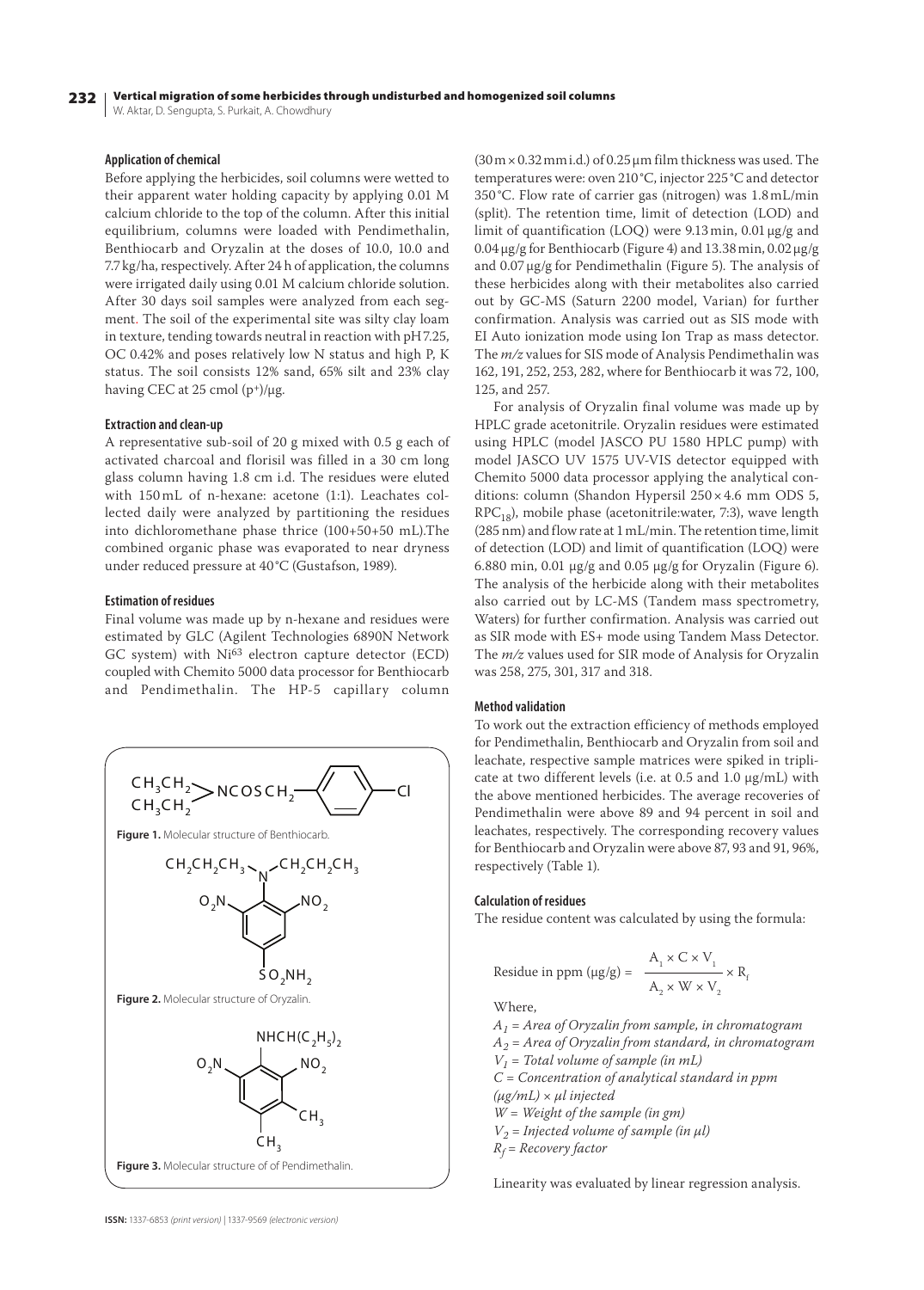#### **Table 1.**

Results of method validation by recovery analysis of three herbicides from various substrates.

|                   |                   | <b>Amount fortified</b>          | Amount recovered (in ppm) |       |                |                 | <b>Recovery of</b>        |
|-------------------|-------------------|----------------------------------|---------------------------|-------|----------------|-----------------|---------------------------|
| <b>Herbicides</b> | <b>Substrates</b> | $(in ppm)*$                      | $R_1$                     | $R_2$ | R <sub>3</sub> | Mean $\pm$ S.D. | herbicides<br>(Average %) |
| Pendimethalin     | Soil              | $T_1$<br>$(0.5$ ppm $)$          | 0.41                      | 0.44  | 0.45           | $0.43 \pm 0.02$ | 89                        |
|                   |                   | T <sub>2</sub><br>$(1.0$ ppm $)$ | 0.86                      | 0.93  | 0.95           | $0.91 \pm 0.05$ |                           |
|                   | Leachates         | $T_1$<br>$(0.5$ ppm $)$          | 0.45                      | 0.46  | 0.48           | $0.46 + 0.02$   | 94                        |
|                   |                   | T <sub>2</sub><br>$(1.0$ ppm $)$ | 0.96                      | 0.94  | 0.97           | $0.96 \pm 0.02$ |                           |
| Oryzalin          | Soil              | T <sub>1</sub><br>$(0.5$ ppm $)$ | 0.45                      | 0.44  | 0.46           | $0.45 \pm 0.01$ | 91                        |
|                   |                   | T <sub>2</sub><br>$(1.0$ ppm $)$ | 0.88                      | 0.93  | 0.95           | $0.92 + 0.03$   |                           |
|                   | Leachates         | T <sub>1</sub><br>$(0.5$ ppm $)$ | 0.48                      | 0.46  | 0.48           | $0.47 + 0.01$   | 96                        |
|                   |                   | T <sub>2</sub><br>$(1.0$ ppm $)$ | 0.99                      | 0.96  | 0.97           | $0.97 + 0.02$   |                           |
| Benthiocarb       | Soil              | $T_1$<br>$(0.5$ ppm $)$          | 0.38                      | 0.43  | 0.45           | $0.42 \pm 0.03$ | 87                        |
|                   |                   | T <sub>2</sub><br>$(1.0$ ppm $)$ | 0.81                      | 0.92  | 0.96           | $0.90 + 0.08$   |                           |
|                   | Leachates         | T <sub>1</sub><br>$(0.5$ ppm $)$ | 0.45                      | 0.45  | 0.48           | $0.46 \pm 0.02$ | 93                        |
|                   |                   | T <sub>2</sub><br>$(1.0$ ppm $)$ | 0.91                      | 0.95  | 0.97           | $0.94 \pm 0.03$ |                           |

\* Amount fortified in μg/g of soil/leachates

The residue data were subjected to regression analysis and the fit of the data to first order kinetics (Ct =  $C_0e^{-KI}$ ) was confirmed by testing the statistical significance of correlation coefficient. The half-life values were calculated from dissipation constant calculated from regression analysis.

# **Results and discussion**

In order to study the downward movement of Pendimethalin, Benthiocarb and Oryzalin in soil columns, residues of the herbicides were determined from 0–6, 6–12, 12–18, 18–24 and 24–30 cm soil column depths after 30 days of the experimentation.

The data presented in Table 2 show that herbicides were mainly confined to the top layer (0–6 cm). Confinement of pesticides in upper plough layer soil was also found in earlier studies (Kogan *et al.,* 2007; Landry *et al.,* 2006). Pendimethalin and Benthiocarb showed movement up to 18 and 12 cm depth, respectively while Oryzalin penetrated up to 24–30 cm soil depth. Benthiocarb binds to soil organic matter and it is not readily leached into water.

In percentage terms, residues were 97.4 and 94.2 at 0–6 cm depth for Pendimethalin and Benthiocarb respectively. The respective movements for Pendimethalin and Benthiocarb were 2.5 and 5.8 percent at 6–12 cm depth, while at 12–18 cm depth Pendimethalin and Oryzalin showed penetration. In comparison to dinitroaniline group of herbicides, the residues of Oryzalin were 74.6, 21.0 and

#### **Table 2.**

Depth wise distribution of herbicide residue percentage in soil columns (30 days after application).

|                      | Residues (%)* |                    |            |  |  |  |  |
|----------------------|---------------|--------------------|------------|--|--|--|--|
| <b>Depth</b><br>(cm) | Pendimethalin | <b>Benthiocarb</b> | Oryzalin   |  |  |  |  |
| $0 - 6$              | 97.4          | 94.2               | 74.6       |  |  |  |  |
| $6 - 12$             | 2.5           | 5.8                | 21.0       |  |  |  |  |
| $12 - 18$            | 0.13          | <b>BDL</b>         | 3.9        |  |  |  |  |
| $18 - 24$            | <b>BDL</b>    | <b>BDL</b>         | 0.42       |  |  |  |  |
| $24 - 30$            | <b>BDL</b>    | <b>BDL</b>         | <b>BDL</b> |  |  |  |  |

\*average of three replicates

BDL= Below Detectable Level

3.9 percent, at 0–6, 6–12 and 12–18 cm depths, respectively indicating higher movement.

The results revealed (Figure 7) that most of the herbicide residues were retained in the upper soil layer probably due to the light irrigation and low water solubility (Pendimethalin0.3, Benthiocarb 7 and Oryzalin 30 mg/mL) of selected herbicides. The downward movement of Oryzalin in the lowest layer could be due to its polar nature. However, in case of Pendimethalin and Benthiocarb absence of their residues in the lower layers could be attributed to the strong adsorptive nature of dinitroaniline group of herbicides on soil colloids. While working out the recoveries of applied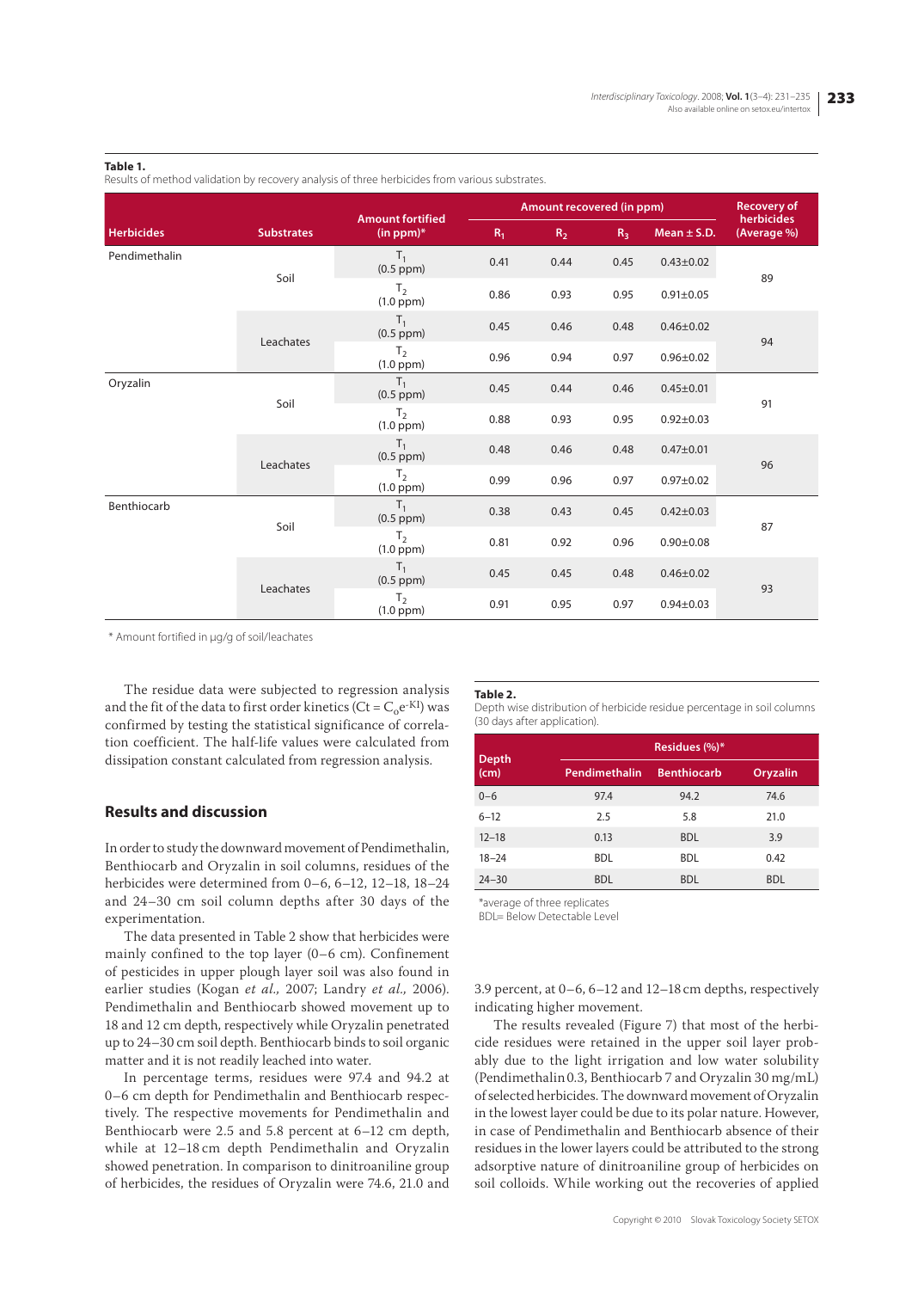#### 234 W. Aktar, D. Sengupta, S. Purkait, A. Chowdhury Vertical migration of some herbicides through undisturbed and homogenized soil columns



herbicides after 30 days, 29.1, 11.8 and 84.6 percent of Pendimethalin, Benthiocarb and Oryzalin were recovered.

The variation in recoveries among three herbicides could be due to volatile nature of dinitroaniline group, which might have been lost due to volatilization or due to strong adsorption on clay and organic colloids than microbial degradation.

Similar studies carried out by various workers showed >80, >90, 59 and 79 percent residues in 0–5 cm soil layer (Kulshrestha & Yadyraj, 1987; Lu *et al.,* 1991; Devendra *et al.,*1997; Devi *et al.,*1997). It was also observed little movement of Pendimethalin in a study carried out on soil column (Hafner, 1990). Oryzalin moved up to 3 cm depth when applied on sandy soil and soils containing high organic matter, while in clayey soil the chemical moved up to 6 cm depth (Fischer, 1972).

The leachates collected up to one month of the experimentation did not reveal residues of any of the herbicides under study. Absence of the herbicide residues in leachates collected beyond 30 cm depth of the soil columns in spite of the high dose of application revealed no risk of groundwater contamination. However, absence of the metabolites of these herbicides in leachates were confirmed by GC-MS and LC-MS.

# **Conclusion**

The results obtained in the present study reveal that the residues of the three herbicides under investigation were predominantly confined to the upper soil layer (0–6 cm). Comparatively, low mobility of these herbicides in soils could be due to strong adsorption of these chemical to soil colloids. The mobility of Oryzalin was greater in the soil column than Pendimethalin and Benthiocarb due to different soil physio-chemical properties. Comparatively low mobility of these herbicides in soil could be attributed to its strong adsorption by an alluvial soil. Due to low mobility, the chance of leaching of benthiocarb is less than other two herbicides. Therefore, the power of ground water contamination is negligible for Benthiocarb than dinitroaniline group of herbicide.

# **Acknowledgement**

The authors are grateful to Institute of Agricultural Science, University of Calcutta, Kolkata, and Bidhan Chandra Krishi Viswavidyalaya, Nadia, West Bengal, India for providing the necessary instrumental facilities.